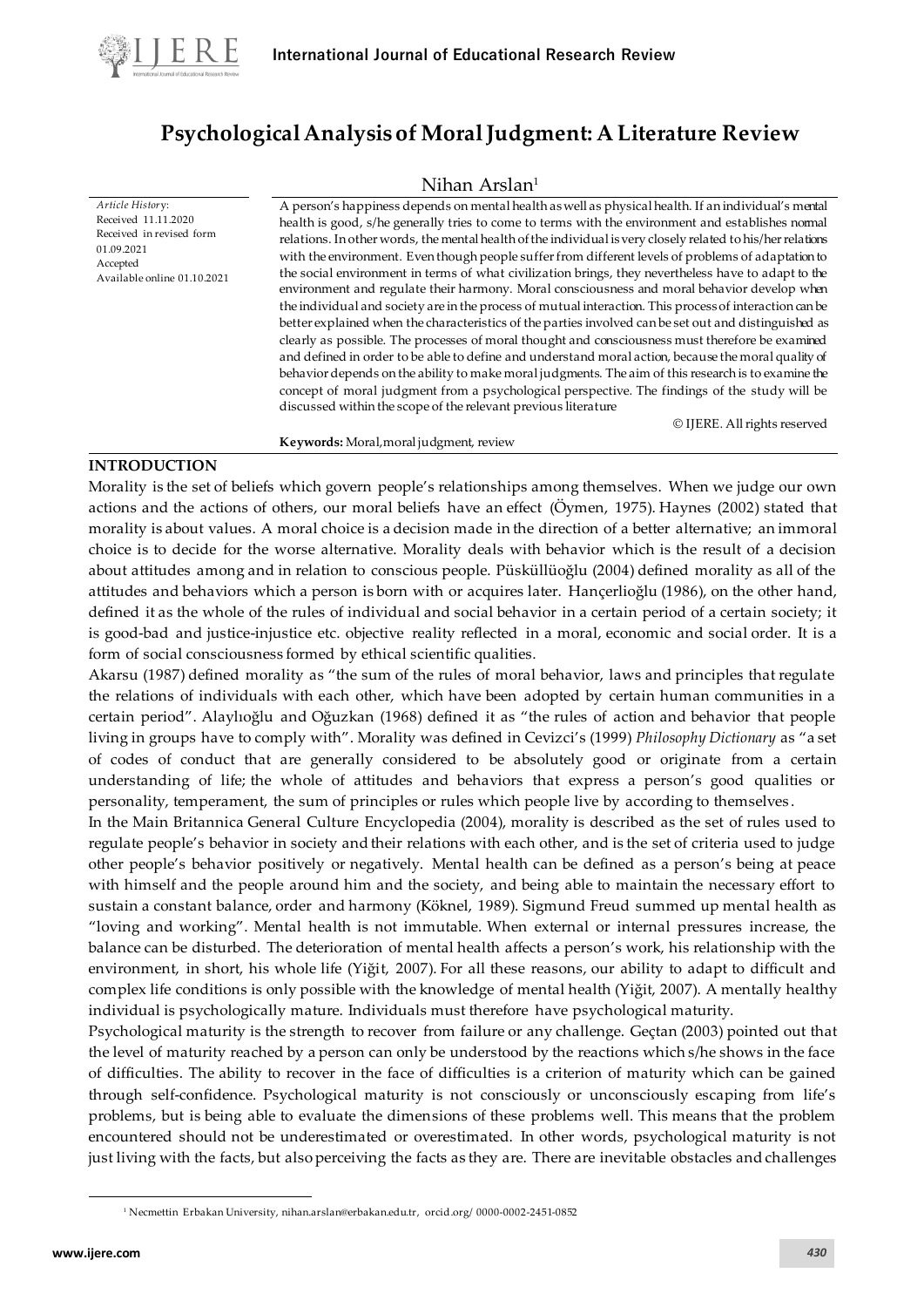in human life. It might not always be possible to avoid them, and when this happens, one must be able to find new and suitable sources of satisfaction. The core of the democratic personality is the ability of moral judgment. People with developed moral judgment skills also have critical-rational negotiation skills. Instead of immediately opposing and rejecting ideas which do not fit their own ideas, they can listen to them, criticize them, and delay, renew and change their own preliminary thoughts when necessary. Moral judgment ability can be determined in the case of a dilemma in which there are conflicting demands and values, in problems of justice in which the perspective of all demands must be assumed and taken into account, and the most equitable solution will be found from each perspective (Çiftçi, 2003).

Moral judgment is a matter of psychological development. A morally developed individual adapts to the society in which s/he lives in a healthy way. It acts in accordance with the value judgments of the society. It can balance its own interests and needs with the demands of the society. As a result, s/he develops a healthy personality structure (Çağdas & Seçer, 2002:96). Fromm (1993) argued that mental health and happiness depend on moral value judgments, neuroses are symptoms of moral failure, and in many cases a neurotic symptom is a specific expression of a moral conflict. The aim of this research is to examine the concept of moral judgment from a psychological perspective.

#### **METHOD**

This research was designed as a literature-based survey study. After examining the related studies, the acquired information was subjected to descriptive analysis (Yıldırım & Şimşek, 2006). In this way, an attempt was made to create a compilation synthesis (Baumeister & Leary, 1997). Review studies are articles which compile information about the subject using different methods and ways (Baştuğ, 2021). In this context, first, a literature review on the subject was carried out. In the second stage, the concept of moral judgment was examined by evaluating, interpreting and synthesizing the findings from the literature.

### **CONCLUSION and DISCUSSION**

The aim of this research was to examine the concept of moral judgment from a psychological perspective. The findings of the study were discussed within the scope of the relevant previous literature. Keasey (1971) applied Kohlberg's Moral Dilemma Questionnaire to examine the relationship between moral stages and social participation. The social participation variable was also determined by the measure of how many social groups the subjects had belonged to during the previous two years. The findings showed that the subjects with a high amount of social participation reached higher moral stages compared with the others. Haan *et al*. (1976) examined 382 parents and their children aged from 10 to 30 years. The findings showed that familial interaction affected the moral development of children.

Leming (1978), in a study conducted in Madison in the US, found that there is an important relationship between moral judgment and moral thought. The moral judgments of older students were found to be higher than those of younger ones. Turiel *et al.* (1978) found that the acquisition of the stages took place in the order determined in line with Kohlberg's theory. Nisan and Kohlberg (1982) applied Kohlberg's moral dilemma questionnaire to the subjects one-by-one in separate interviews and found that the Turkish villager subjects had a very different traditional culture from that of the subjects who lived in the city. They also found that the moral development of the subjects living in the village was slower than that of those living in the city. Brandon *et al.* (2007) investigated the effect of cognitive moral development on students' ethical decisions and found that those with high moral reasoning made more ethical decisions.

Ambrose *et al.* (2008) investigated the effects of individual moral development and ethical climate on 304 individuals from 73 organizations and found that the ethical values of the organizations affected their employees. They concluded that the ethical values and moral development of employees are important for them to adapt to each other. Ho and Lin (2008) examined the relationship between the cultural values and cognitive moral development of US and Taiwanese accountancy students and found significant differences between the cognitive moral development of the two sets of participants. This shows that cultural values are effective on cognitive moral development.

Karpiak and Baril (2008) investigated the relationship between the moral reasoning and environmental attitudes of 158 university students and found a positive relationship between a pro-environmental attitude and moral reasoning. The findings showed that those with high moral judgment were social-altruistic, had environmental concerns and were sensitive to the environment. Saelen and Markovits (2008) investigated the